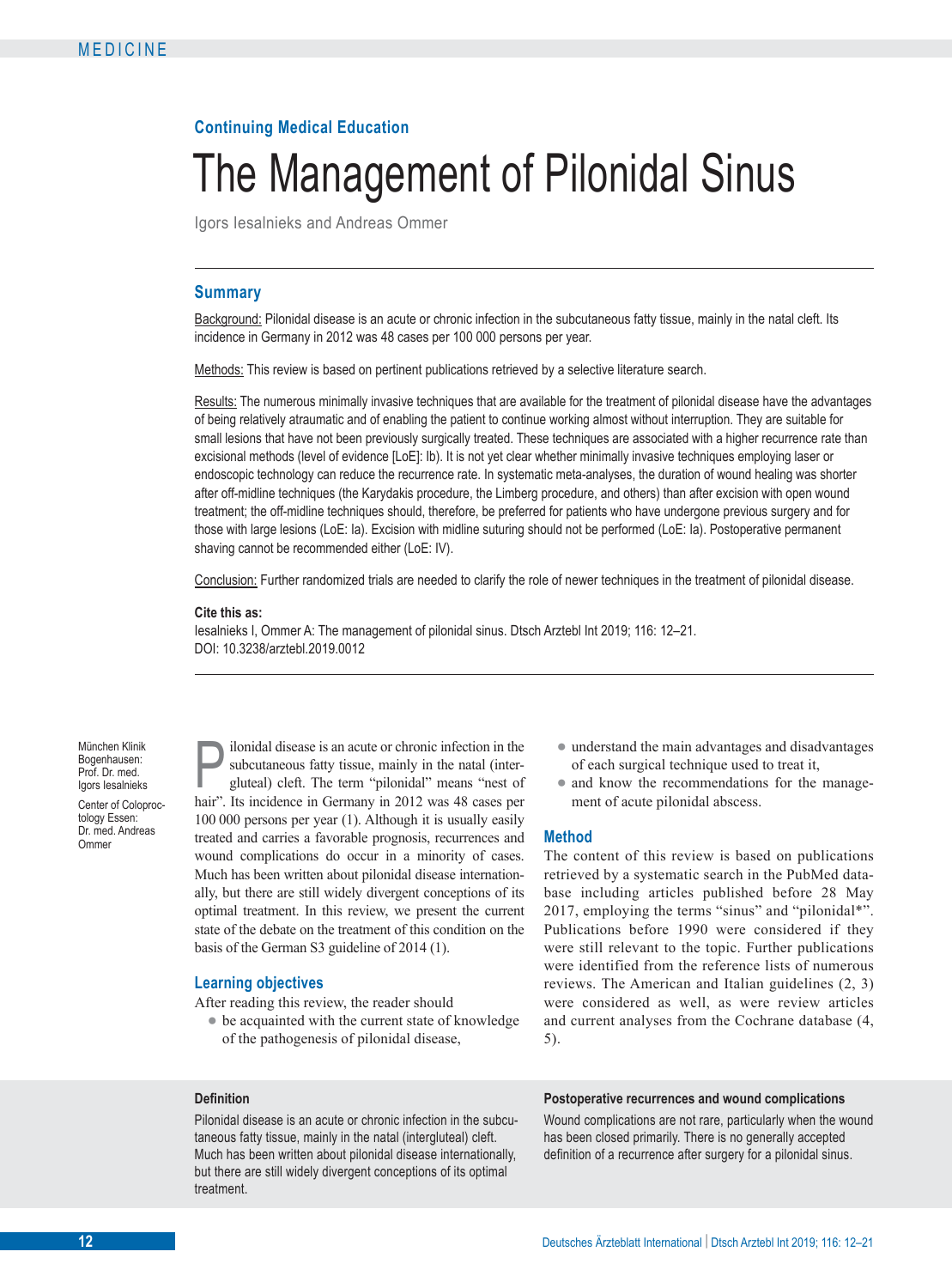#### **Pathogenesis**

Pilonidal disease is now considered an acquired condition of the hair follicles. In the dermatological literature, it is counted as one of four conditions constituting the so-called follicular occlusion tetrad (6). The central pathological event in these conditions is thought to be follicular hyperkeratosis (7), leading to obstruction of the infundibulum of a hair follicle. The follicle becomes dilated and ruptures, leading to secondary infection and the formation of fistulae and abscesses. This theory has not, however, been confirmed by any new research in the last 30 years. On the contrary, Karydakis already hypothesized in the 1970s (8) that fistulae arise only when free hairs perforate the vulnerable, but still intact skin. The hairs that are found in the subcutaneous sinus cavity seem to be broken (8) or cut head and neck hairs, i.e., hairs that have been separated from their follicles (9). It is unclear how they reach the subcutaneous space. Karydakis (8) suspected that they become implanted in the natal cleft and then bore deeper and deeper into the subcutaneous tissue, in the manner of a screw. The keratin flakes of these hairs function as barbs that permit movement in one direction only. This theory clearly diverges from the theory of hyperkeratosis and follicular occlusion. Bascom (7) hypothesized that hyperkeratosis, obstruction, and follicular rupture are the primary events and that the hairs only secondarily come to lie in the preformed openings. Brearley (10) showed experimentally that movement of the gluteal musculature leads to negative pressure in the pilonidal sinus, drawing the free hairs inward. Nonetheless, the fact that pilonidal disease can arise in the interdigital space of hairdressers seems rather to confirm the theory of Karydakis.

A fistulous opening in the natal cleft is called a pit. A cavity (sinus) in the subcutaneous tissue is found in all cases. In the 1930s, the sinus was thought to be an epithelialized cyst, and the notion therefore arose that the condition is congenital (11). Later, however, Patey (12) and others (7) showed that the subcutaneous cavity is actually lined by granulation tissue.

#### **Clinical features and diagnostic evaluation**

The symptoms depend on the mode of presentation. The asymptomatic form is characterized by one or more noninflamed pits in the natal cleft and is only discovered as an incidental finding. Pilonidal abscess presents with swelling and pain in the natal cleft, usually in a paramedian location. In the chronic phase, there is a continuous or intermittent serous or purulent discharge, either from the pits (rare) or from the lateral secondary openings *(Figures 1 and 2)*. Recurrent abscesses can occur, but remissions lasting many years are quite frequent. The diagnosis can be established clinically as the appearence of pits in the natal cleft is highly typical. The pits are easy to overlook at the time of abscess formation because of the swelling, but they are generally readily visible two to three weeks after the abscess is opened or perforated. Ultrasonography, endoscopy, computed tomography (CT), and magnetic resonance imaging (MRI) are generally not indicated unless there is a difficulty in differentiating the finding from Crohn's disease, cystic formations, or neoplasia. Hidradenitis suppurativa is a further element in the differential diagnosis.

#### **The definition of recurrence**

The recurrence rate is the most important variable for the comparative assessment of different modes of treatment, but there is no generally accepted definition of what constitutes a recurrence. In most publications on pilonidal disease, recurrence is not defined at all. In one publication, it is stated that "the term 'recurrence' was used when symptoms of the disease recurred some time after complete wound healing" (13). In some patients, however, surgical treatment is followed by a chronic, non-healing wound *(Figure 3),* and there are no clear data on how often this happens. Such wounds are often operated on a second time. From the academic perspective, absence of wound healing is not correctly designated as a recurrence; nonetheless, from the patient's point of view, the only relevant fact is that repeat surgery became necessary. Therefore the term "treatment failure"(i.e. newly arising fistulae, chronic wound after excision and any kind of repeat surgery), would be preferable over the term "recurrence", as is still used in the literature.

#### **Acute abscess formation**

Simple incision should be performed instead of complete excision, even though the latter is still traditionally used in many centers (level of evidence [LoE]: IV) (14). Incision can generally be performed under local anesthesia on an outpatient basis *(Figure 2)*. An incision outside the natal cleft is recommended (e1) in order to avoid the formation of poorly healing median wounds (LoE: V). A few weeks after incision of the abscess, the pits become visible and definitive treatment can be provided. Permanent healing after abscess incision alone is possible, but rare (15). Some authors prefer to aspirate pus and give antibiotics, rather than incising the abscess (16). Antibiotics can bring about the resolution of small abscesses but cannot be generally recommended.

#### **Pathogenesis**

There are conflicting pathogenetic hypotheses, in which fistula formation is attributed either to hyperkeratosis followed by the dilatation and rupture of a hair follicle, or else to perforation of the skin by hairs that have been shed or cut.

#### **Clinical features**

A pilonidal abscess is characterized by painful swelling, usually in a paramedian location adjacent to the natal cleft. In the chronic stage, there is a intermittent serous or purulent discharge.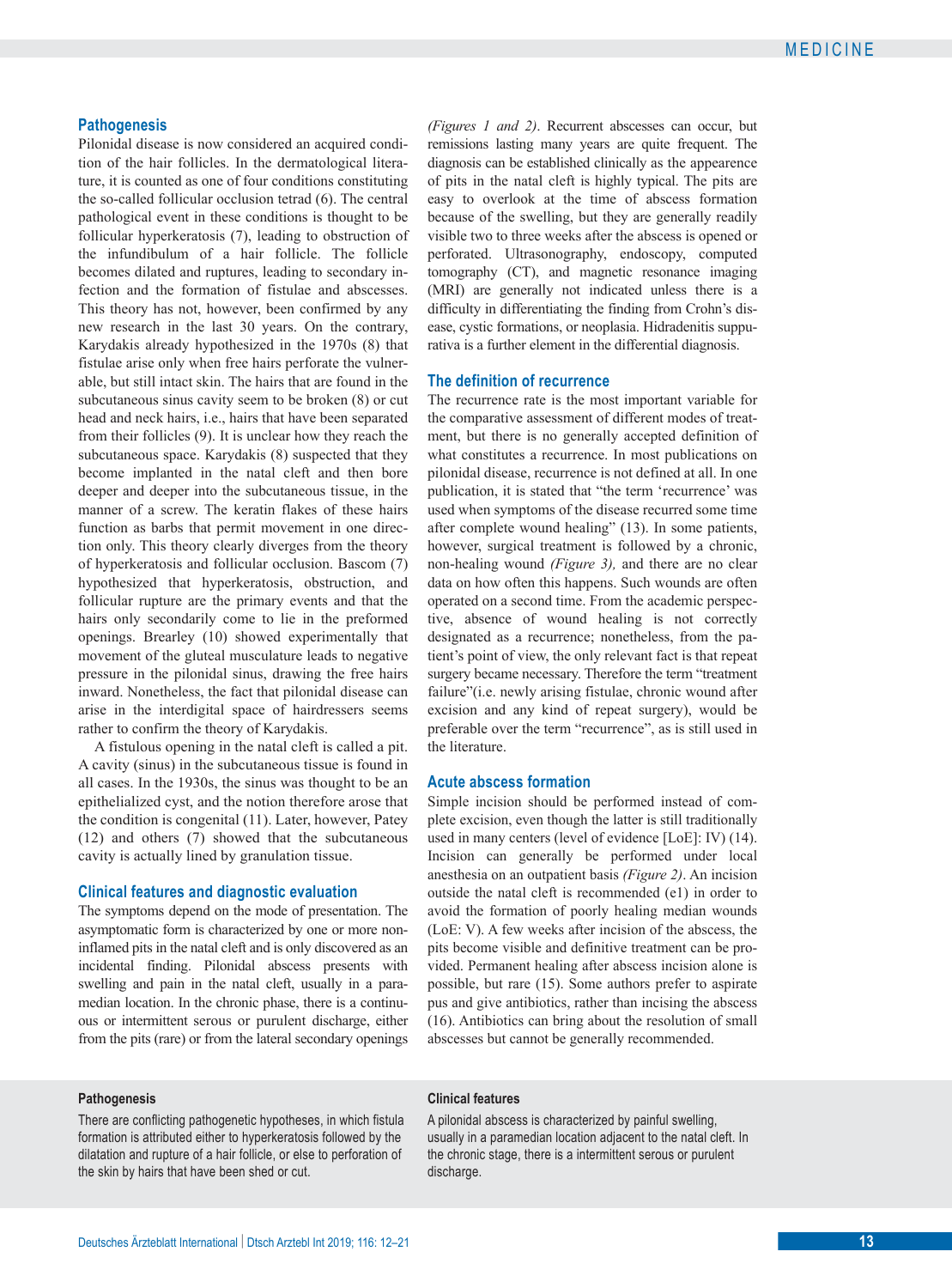**Figure 1:** Chronic pilonidal disease. The openings in the natal cleft, so-called pits, correspond to the destroyed hair follicles. The fistulous openings outside the natal cleft (arrow) have no conventional definition; in this article, they are called secondary lesions.



#### **Minimally invasive techniques Pit-picking and similar techniques**

A minimally invasive treatment was described initially in 1965 by Lord and Millar (17) and in a similar technique in 1980 by Bascom (7). The motivation for minimally invasive procedures came from the increasing awareness that the pits play a key role in the pathogenesis of pilonidal disease, along with general dissatisfaction with the results of the traditional excisional methods.

In pit-picking, as it is called, the midline pits are excised under local anesthesia with a 1 mm skin margin. An incision of 1–2 cm over the secondary lesions (fistulous openings, scars, indurations, subcutaneous cavities lateral to the natal cleft) is made, and the subcutaneous cavity is cleaned.

There is no generally accepted term for this method; terms for it have included follicle removal (7), minimal surgery (18), Bascom surgery (19), pit pick (20), ambulatory surgery of pilonidal disease (e2), and pit-picking (21). Technical details vary across published accounts, but the basic principles remain the same.

This method is suitable for smaller lesions that have not previously been operated upon (LoE: IV–V). Recur-

#### **Diagnosis**

Fistulous openings in the natal cleft, called pits, are a typical and obligatory finding but may be difficult to identify during the stage of abscess formation. They are usually easily recognized a few weeks after abscess incision.

rence rates of 10–20% have been described, with highly variable definitions of recurrence (7, 18–20). In one of our own publications, a healing rate of 79% was achieved three years after either one or two pit-picking procedures (21). The main advantage of minimally invasive techniques is that they involve minimal trauma; the patients can return to work in one or two days, and no specific follow-up care is required. In case of treatment failure, all existing methods can still be applied. It is stated in the German-language and Italian guidelines that small primary lesions are an indication for pit-picking surgery  $(1, 3)$ . In the American guideline, however, this technique is not mentioned (2).

#### **Sinusectomy**

Sinusectomy is another minimally invasive surgical technique, described by Soll et al. (22), in which the fistula is selectively excised along the track from the pit to the secondary opening, without excision of the surrounding soft tissue. The wounds are left open. A recurrence rate of 7% is reported (LoE: IV) (22). Unfortunately, there have not been any further scientific publications on this technique. It can be performed in combination with pit-picking.

#### **Newer minimally invasive techniques**

The last ten years have seen markedly increased interest in the use of a laser for the treatment of pilonidal disease. Most authors (23, e3) combine the principles of the minimally invasive techniques mentioned above with laser ablation of the subcutaneous tracks. The healing rate after one or more sessions is described to be in the range of 80–90% (23). Because adequate evidence is not yet available to demonstrate any advantage of laser surgery (which is more expensive) over the conventional minimally invasive techniques, it is not recommended in the German-language guideline (LoE: IV–V) (1). The same applies to video-assisted endoscopic ablation procedures (EPSiT) (24).

#### **Phenol instillation**

Phenol solution can be instilled into the fistulae in order to induce an inflammation and scarring. This is done under local anesthesia. The patient needs to take only one or two days off from work, and the cure rate is 70–95% at 14–56 months (25, e4). Phenol injection is recommended for selected cases in the current American and Italian guidelines (2, 3). Phenol treatment is not approved in Germany because of its presumed toxicity.

#### **The treatment of acute pilonidal abscess**

Simple incision, rather than complete excision, is recommended. A paramedian incision should be made next to the natal cleft to avoid the creation of a poorly healing midline. Antibiotic treatment is not recommended.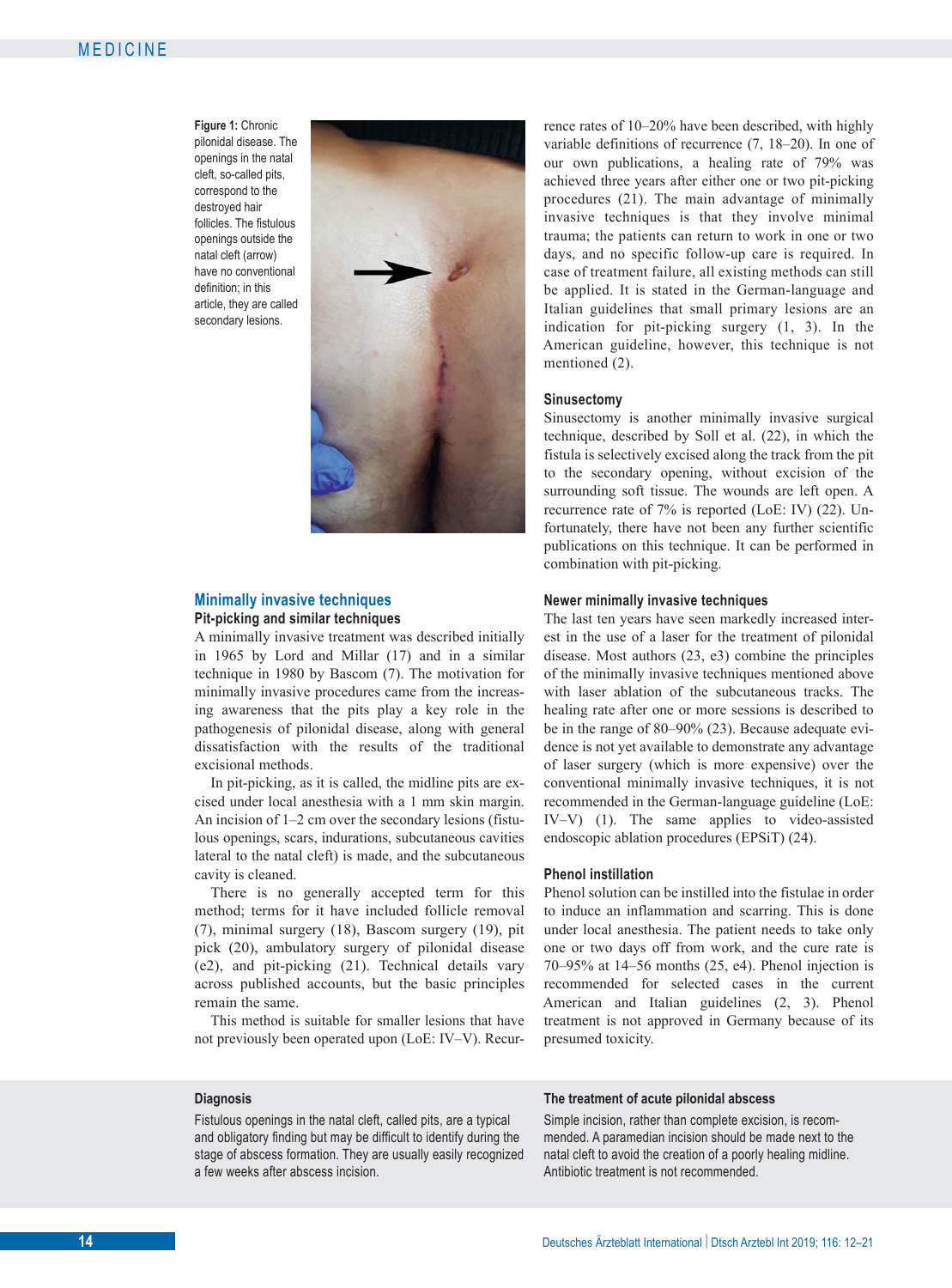#### **TABLE**

|                                                   | <b>Results</b>                                                                   | <b>RR [95% CI]</b>        |
|---------------------------------------------------|----------------------------------------------------------------------------------|---------------------------|
| <b>Number of RCTs included</b>                    | 25                                                                               |                           |
|                                                   | Sinusectomy or simple incision versus complete excision and open wound treatment |                           |
| Number of RCTs                                    | $\overline{4}$                                                                   |                           |
| Time to heal                                      | n.s.                                                                             | n.a.                      |
| Recurrence rate                                   | n.s.                                                                             | $RR = 0.63$ [ 0.17; 2.38] |
| Time to return to work                            | longer after complete excision                                                   | n.a.                      |
| Postoperative pain                                | higher scores after complete excision                                            | n.a.                      |
|                                                   |                                                                                  |                           |
| Median suture versus off-midline technique        |                                                                                  |                           |
| Number of RCTs                                    | 10                                                                               |                           |
| Recurrence rate                                   | increased after median suture                                                    | $RR = 2.32$ [0.98; 5.45]  |
| Wound infection                                   | increased after median suture                                                    | RR = 2.75 [1.83; 4.13]    |
| Wound dehiscence                                  | increased after median suture                                                    | RR = 1.63 [1.13; 2.36]    |
| Time to return to work                            | n.a.                                                                             |                           |
| Postoperative pain                                | higher scoresafter median suture                                                 | n.a.                      |
|                                                   |                                                                                  |                           |
| Advancing versus rotation flaps*1                 |                                                                                  |                           |
| Number of RCTs                                    | 5                                                                                |                           |
| Recurrence rate                                   | n.s.                                                                             | $RR = 1.12$ [0.47; 2.63]  |
| Wound infection                                   | n.s.                                                                             | $RR = 1.38 [0.61; 3.10]$  |
| Wound dehiscence                                  | n.s.                                                                             | $RR = 1.56$ [0.68; 3.57]  |
| Time to return to work                            | longer after rotation flap                                                       | n.a.                      |
| Cosmetic outcome                                  | worse after Limberg flap                                                         |                           |
|                                                   |                                                                                  |                           |
| Sinusectomy or unroofing versus primary closure*2 |                                                                                  |                           |
| Number of RCTs                                    | $6\phantom{1}6$                                                                  |                           |
| Time to heal                                      | n.a.                                                                             |                           |
| Recurrence rate                                   | increased after primary wound closure                                            | $RR = 0.27$ [0.11; 0.63]  |
| <b>Wound complications</b>                        | n.s.                                                                             | RR = 0.33 [0.85; 1.35]    |
| Time to return to work                            | n.a.                                                                             |                           |

\*<sup>1</sup> This comparison is mainly between the Karydakis procedure and cleft lift on the one hand versus the Limberg procedure on the other.

\*<sup>2</sup> Both median suture (four trials) and off-midline techniques (two trials)

n.a., data not available; n.s., no statistically significant difference; RR,. relative risk; 95% CI, 95% confidence interval.

#### **Minimally invasive treatments for pilonidal disease**

#### **Pit-picking**

These include pit-picking, sinusectomy, laser ablation, phenol instillation, and other techniques. Phenol instillation is not approved in Germany because of its presumed toxicity.

The pits that are visible in the midline are excised under local anesthesia with a 1 mm skin margin, 1–2 cm of skin is opened over the secondary lesions, and the subcutaneous cavity is debrided.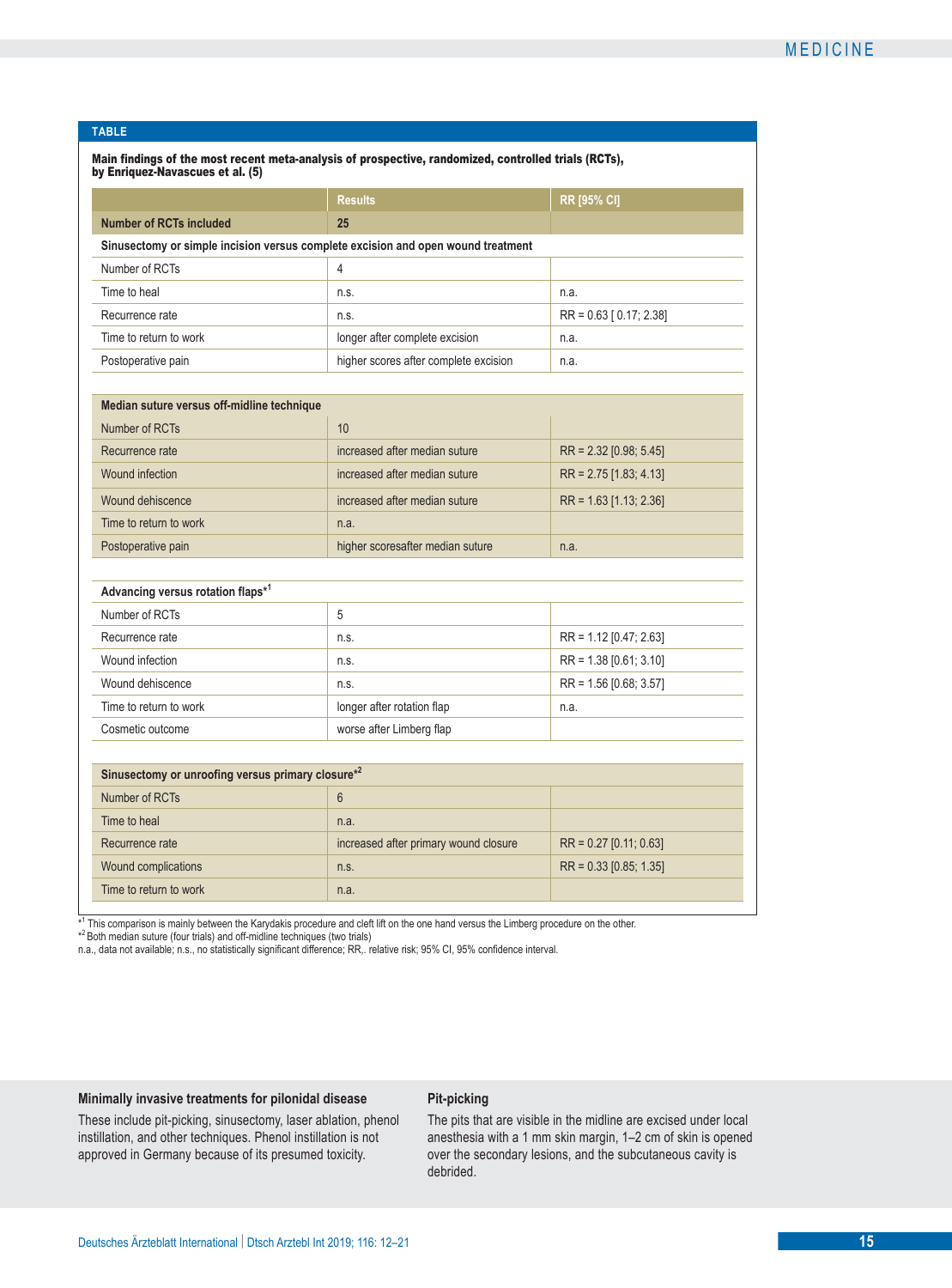

**Figure 2:** a) A pilonidal abscess; b) the same pilonidal abscess after incision under local anesthesia. Incision can almost always be performed under local anesthesia.

#### **Excisional techniques**

"Midline excisional techniques" (excision and either open treatment or midline closure) are procedures after which the postoperative wound is located in the midline. In contrast, after off-midline techniques, the post operative wound lies completely laterally to the midline. The off-midline techniques almost always involve the creation of a subcutaneous flap and are therefore commonly referred to as "plastic" in Germany (1). In this review, because of length constraints, we will only discuss the three most common off-midline techniques: the Karydakis procedure, the cleft lift, and the Limberg flap.

#### **Excision and open treatment**

Excision and open treatment is still designated as the standard technique in the current German-language guideline. Nonetheless, in the English version of the same guideline, the reviewers declined to allow the use the term "standard" to describe it, as it was felt that this would conflict too much with the current state of the evidence (26).

Most surgeons use the same operative technique: after methylene blue is given into the tracks, blue tissue ist excised completely. The reported recurrence rates vary widely, from 0% to 57% (1, 27). Patients with prior surgery seem to have the highest rates of (second) recurrence (28). The greatest suffering for patients after complete excision is caused by the prolonged wound healing, which can take from 1.5 to 3 months (e5). Patients need to take an average of one

month off from work (e6). Healing is not complete in some cases, leading to a chronic wound *(Figure 3)*; the incidence of this problem is, unfortunately, unknown. Non-healing wounds in the natal cleft are the most common reason for reoperation after excision and open treatment.

#### **Excision and midline suture**

Wound closure in the midline is intended to shorten the mean duration of wound healing, yet the incidence of wound dehiscence is high, with reported rates varying from 14% to 74% (29). In most studies, the recurrence rate after this procedure is higher than after open treatment or after off-midline procedures *(Table)* (29). This method is no longer recommended in any of the three current guidelines.

#### **The Karydakis procedure**

In 1973, Karydakis reported in The Lancet (30) on a new treatment for pilonidal disease involving an asymmetrical, elliptical incision. A subcutaneous flap is mobilized from across the midline and used to close the wound primarily, lateral to the natal cleft *(Figure 4)*. Postoperative wound-healing infections were described in 8.5% of patients and recurrences in only 9 of the 754 patients who were followed up. In 1996, Kitchen (31) reported a 4% recurrence rate and a 9% wound dehiscence rate in 141 patients who had undergone the procedure; 23% of these patients had undergone surgery before. Kitchen's publication includes a very

#### **Video-assisted techniques and laser application**

#### **Complete excision**

 Adequate evidence is lacking for the benefit of these two newer technologies, either of which can be used in combination with pit-picking. Laser ablation is expensive and is not recommended in the German-language guideline.

Aside from the minimally invasive treatment options, there is also the option of complete excision. Excisional techniques are classified into two types—midline and off-midline—depending on the site of the postoperative wound.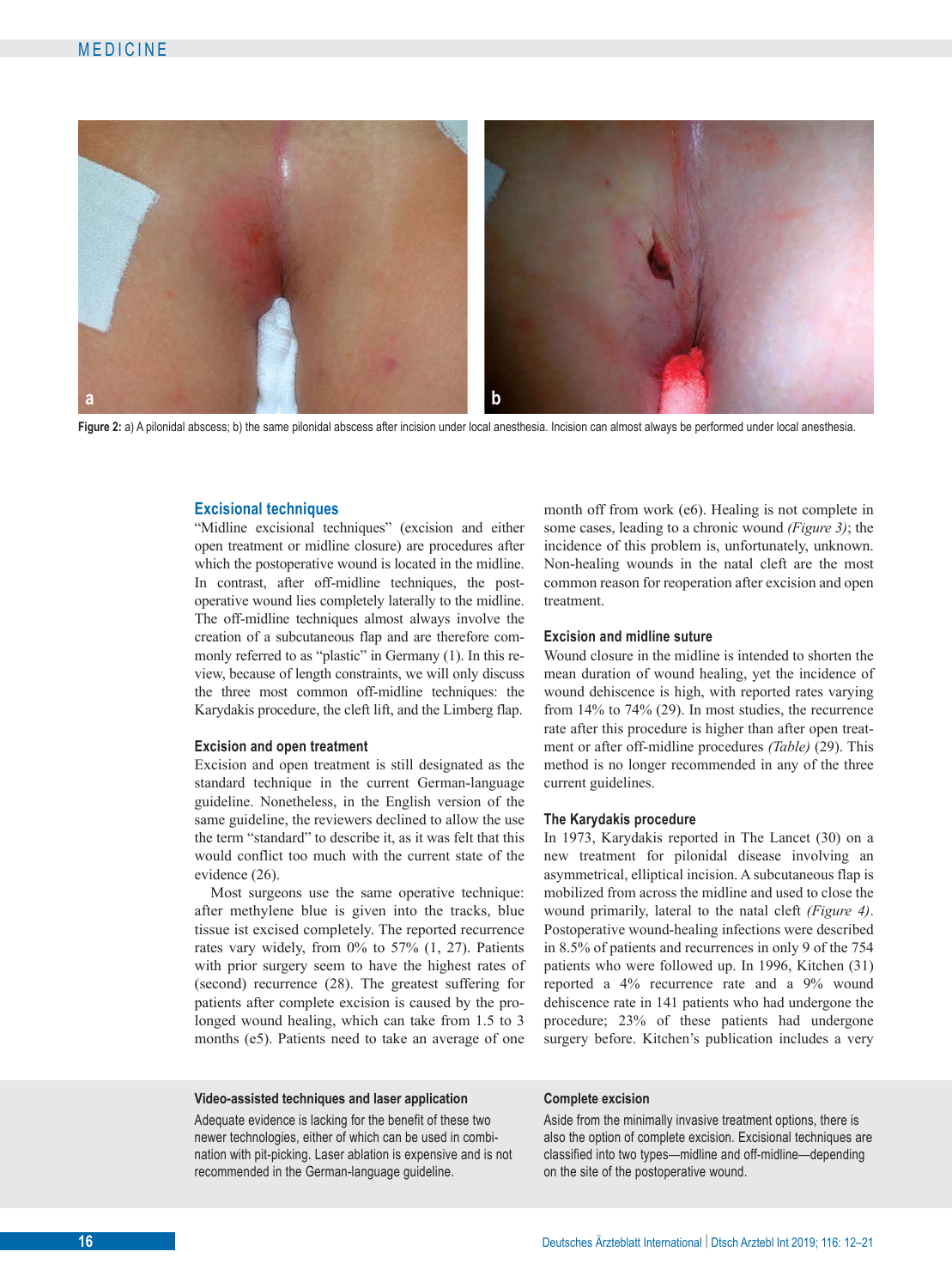thorough description of the operative technique that is a great help to surgeons who want to learn how to perform it. The patients' hospital stay is less than four days in the majority of cases and the time off from is two to three weeks work (e7).

#### **Cleft lift**

The cleft lift method is a modification of the Karydakis procedure (32), described by Bascom (7). The thickness of the excised tissue and of the mobilized flap is only 2–3 mm and the incision line is also somewhat different. In 2007, Bascom reported on the results of 69 cleft lifts, all of them on patients who had undergone numerous prior surgical procedures for pilonidal disease. All patients were healed after 30 months of follow-up, although six of them required at least one further surgery to achieve this  $(7)$ .

Further publications have documented the low recurrence rate after this procedure (0% to 9%) and the patients' need to take only two to three weeks off from work. However, the rate of wound-healing problems is relatively high, at 18–40% (e8, e9, 32).

#### **The Limberg flap**

The Limberg flap is the most common off-midline procedure used to treat pilonidal disease. After a rhomboid excision of diseased tissue, a rhomboid subcutaneous flap is mobilized and transposed to cover the defect.

The Limberg flap, too, involves the flattening of the natal cleft and the lateralization of the wound, however the lower part of the wound crosses the natal cleft. This is the usual site of the wound breakdown and recurrences in some cases (33). Thus, many authors have modified the technique (33) so that the lower end of the flap lies completely outside the natal cleft, as does the resulting scar *(Figure 5)*.

Recurrence rates from 0% to 8% have been reported; they decreased by 4–6 % after the modified Limberg procedure (33). Reported wound dehiscence rates vary from 0% to 45% (33, e10) and they also decreased after the modified procedure (33).

#### **A comparison of excisional procedures**

A randomized trial (34) comparing a minimally invasive procedure (pit-picking) with an off-midline technique (cleft lift) showed that the former is associated with a significantly higher recurrence rate (LoE: Ib). It should be noted, however, that the intention for the use of minimally invasive methods is to give the patient the best possible quality of life instead of the lowest recurrence rate.



**Figure 3**: Chronic wound in the natal cleft two years after excision and open treatment. This condition causes considerable suffering but is not reflected in recurrence statistics, because it is not classified as a recurrence. This should be called a treatment failure.

The various excisional techniques have been compared in multiple meta-analyses and review articles. In 2002, Petersen et al. (35) presented a review of more than 10 000 patients who had undergone primary wound closure. The rates of recurrence and wound infection were 10% and 12%, respectively, after midline suture; 2% and 3%, respectively, after Karydakis flap or cleft lift; and 2% and 3%, respectively, after various flap procedures (mainly the Limberg flap). Overall, the offmidline techniques yielded better results than midline suture (LoE: IIIa).

Two Cochrane reviews published in 2008 and 2011 (4, 29) included the results of 18 and 26 randomized trials, respectively. Excisional techniques were divided into three main categories: open treatment, off-midline techniques, and midline closure. With respect to recurrence rates, the off-midline techniques (1.4%) and open treatment (4.5%) were found to be superior to midline closure (11%) (29). Primarily closed wounds were found to heal significantly more rapidly than those treated by secondary intention, although wound infections were less frequent after off-midline procedures than after midline closure.

Time off from work was longer after open treatment than after primary closure. The study revealed no

#### **Median excision**

In median excision techniques, the tissue excision is followed either by open wound treatment or by primary suturing in the midline. The latter method is associated with high recurrence rates and is, therefore, no longer recommended in the current guidelines that are considered in this review.

#### **Off-midline excision**

The three most common off-midline procedures are the Karydakis flap, the cleft lift, and the Limberg flap. In these techniques, the primarily closed wound is off the midline.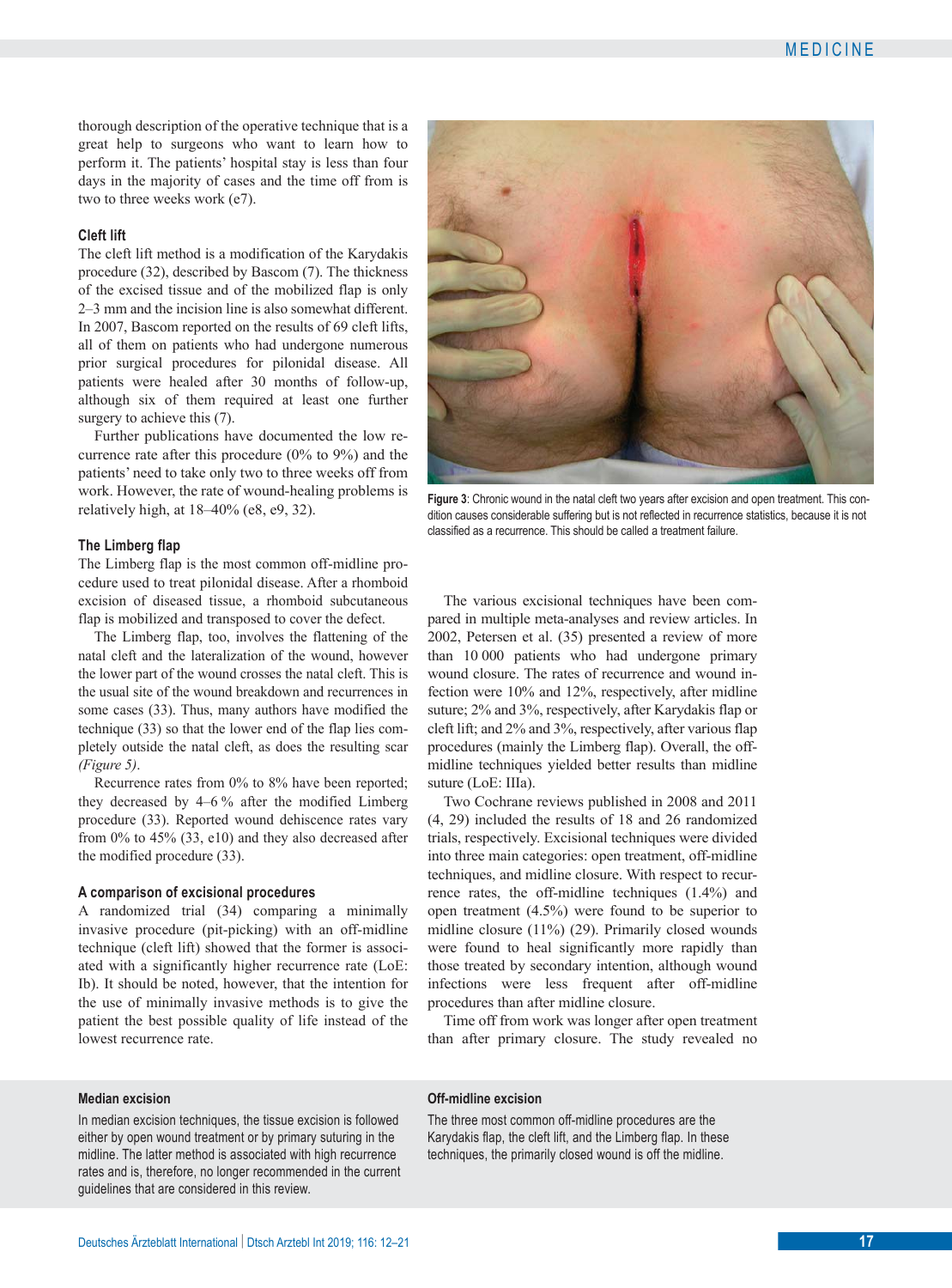

**Figure 4:** The Karydakis flap as originally described in The Lancet in 1973 (reproduced with kind permission from Elsevier).

 statistically significant difference in recurrence rates between open treatment and the off-midline techniques (LoE: Ia). It was only after these two Cochrane analyses had been published that two prospective, randomized trials (36, 37) demonstrated, for the first time, a lower recurrence rate after off-midline surgery than after open treatment (LoE: Ib). A more recent metaanalysis of randomized trials (5) led likewise to the conclusion that the off-midline techniques and various "limited" (i.e., minimally invasive) procedures are preferable to the traditional excisional techniques *(Table)*.

At present, the available evidence does not show the superiority of any off-midline method over the others (1), although the Karydakis flap yields better cosmetic results than the Limberg flap (38).

#### **Postoperative hair removal**

For decades, shaving the gluteal hair for the rest of the patient's life was a standard postoperative recommendation for patients with pilonidal disease. Then, however, a large-scale retrospective cohort study from Germany surprisingly revealed that regular shaving after midline excisional surgery actually increases the rate of postoperative recurrences (39). In a review, postoperative laser depilation was found to confer an improved long-term prognosis (40), but some of the individual studies included in this review actually implied a higher recurrence rate after depilation (e11).

#### **Discussion**

Despite the very large number of scientific articles about pilonidal disease, there is still no consensus on its optimal treatment. The current German S3 guideline does not resolve these discrepancies. Among other things, comparative studies of the various minimally invasive procedures are lacking. Moreover, no generally applicable selection criteria for or against minimally invasive methods have yet been determined. Current debate about the treatment of pilonidal disease centers on four developments:

- **●** Most surgeons still perform excision with open healing. This method is both technically simple and easy to learn.
- **●** Nonetheless, the current evidence supports the use of off-midline techniques (5) because of lower recurrence rates and avoidance of all the disadvantages of open treatment.
- **●** The minimally invasive techniques are becoming increasingly popular as outpatient procedures. These procedures are technically simple, patient

#### **Comparison of surgical methods**

Minimally invasive and excisional techniques are hard to compare, as they have been evaluated by different criteria. Low recurrence rates after excision have been found for procedures with open treatment and off-midline procedures. Comparative studies of the off-midline techniques are still lacking.

#### **Postoperative hair removal**

A large-scale retrospective cohort study showed that regular shaving after midline excisional surgery, as was once recommended, actually increases the rate of postoperative recurrences. The evidence on the utility of laser depilation is not yet conclusive.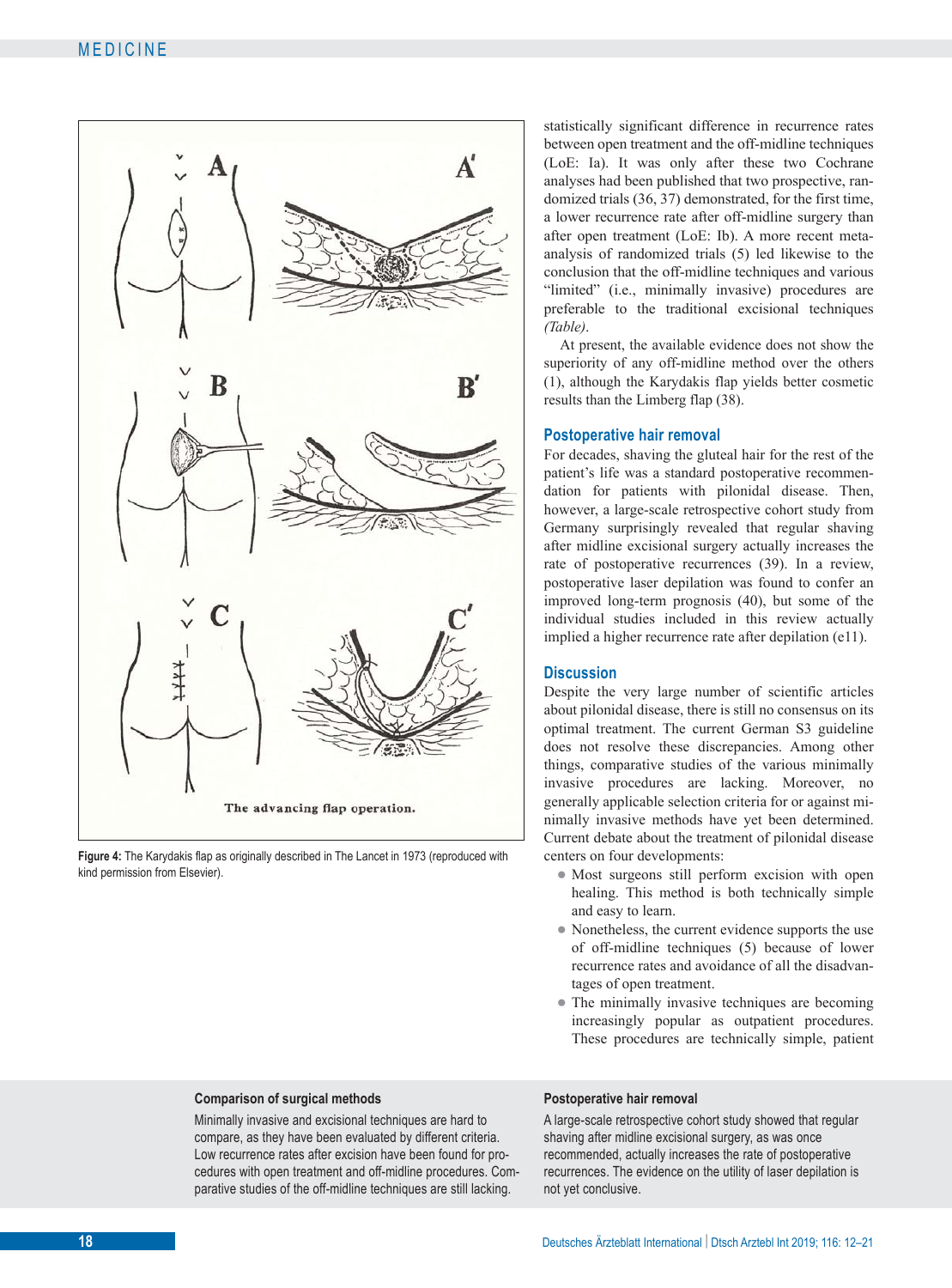satisfaction is high, and the billing potential is favorable.

**●** The popularity of newer techniques—laser surgery and endoscopic fistula surgery—is likewise rapidly increasing.

Minimally invasive techniques are appealing in their technical simplicity, ease of postoperative care, and relatively atraumatic nature. They are also economically highly advantageous, because they keep patients away from work for a minimal time. On the other hand, treatment failure, i.e., the need for repeat surgery, is relatively common, at about 20–25 % three years after surgery (21); and an even further increase in failure rate can be expected on longer follow-up (14). In any case, the advantages of minimally invasive techniques regarding patients' quality of life are clear. All surgical candidates must be extensively informed about the advantages and disadvantages of these procedures so that they can competently decide for themselves.

Excision and open treatment is likely to remain the most popular method among surgeons for many years to come. This is certainly less problematic for small lesions, since smaller wounds can heal very well in four to six weeks. This method, therefore, should not be rejected out of hand. It should not, however, be used for patients with pilonidal abscesses because very large wound defects may result due to the acute swelling. This method is also problematic in patients with a pilonidal sinus larger than 4–5 cm and in those who have undergone a prior midline excision. Large wounds in the midline can take a very long time to heal. Repeated excision and open treatment has a failure rate of more than 50% (28).

On the basis of the scientific evidence alone, the offmidline techniques should be preferred to all others  $(1-5)$ . In patients with small lesions, however, a marked discrepancy is felt between the extent of the disease and that of the surgery. If wound complications ensue, this discrepancy seems even greater. Moreover, poorly performed off-midline operations can result in quite dramatic wound dehiscences. Therefore these procedures should be performed only by surgeons well-trained in those techniques, and preferentially in patients who have undergone surgery for pilonidal disease before or who present with large lesions.

The advantages of the newer technologies—laser surgery and endoscopy—over conventional minimally invasive methods remain to be demonstrated. Nonetheless, one should not rush to explain away the currently reported positive results as being merely the reflection of a conflict of interest. Rather, there is an urgent need for industry-independent prospective randomized trials that

**Figure 5:** Diagram of the incision in a modified Limberg flap. The lower pole of the rhomboid excision lies lateral to the natal cleft, so that the resulting wound will also lie lateral to the midline.

will compare the safety and efficacy of the minimally invasive techniques with and without the application of these new technologies.

#### **Conflict of interest statement**

The authors state that they have no conflict of interest.

Manuscript submitted on 5 June 2018, revised version accepted on 23 October 2018.

Translated from the original German by Ethan Taub, M.D.

#### **References**

- 1. Ommer A, Berg E, Breitkopf C, et al.: S3-Leitlinie: Sinus pilonidalis. Coloproctology 2014; 36: 272–322.
- 2. Steele SR, Perry WB, Mills S, Buie WD: Practice parameters for the management of pilonidal disease. Dis Colon Rectum 2013; 56: 1021–7.
- 3. Segre D, Pozzo M, Perinotti R, Roche B, Italian Society of Colorectal Surgery: The treatment of pilonidal disease: guidelines of the Italian Society of Colorectal Surgery (SICCR). Tech Coloproctol 2015; 19: 607–13.
- 4. Al-Khamis A, McCallum I , King PM, Bruce J: Healing by primary versus secondary intention after surgical treatment for pilonidal sinus. Cochrane Database Syst Rev 2011: CD006213.
- 5. Enriquez-Navascues JM, Emparanza JI, Alkorta M, Placer C: Metaanalysis of randomized controlled trials comparing different techniques with primary closure for chronic pilonidal sinus. Tech Coloproctol 2014; 18: 863–72.
- 6. Plewig G, Kligman AM: In: Acne. Morphogenesis and treatment. Berlin: Springer-Verlag 1975; 192–3.
- 7. Bascom J: Pilonidal disease: origin from follicles of hairs and results of follicle removal as treatment. Surgery 1980; 87: 567–72.

#### **Heterogeneous treatment methods**

Despite the existence of an S3 guideline, there are still no generally accepted treatment algorithms. Excision with open treatment is currently the most common form of treatment, but the use of minimally invasive techniques, endoscopy, and laser surgery is increasing.

#### **Off-midline techniques**

 The evidence supports the use of off-midline techniques, since they result in the lowest recurrence rates. These techniques should be carried out by well-trained surgeons, and preferentially in patients who have already undergone surgery for pilonidal disease and in those with large lesions.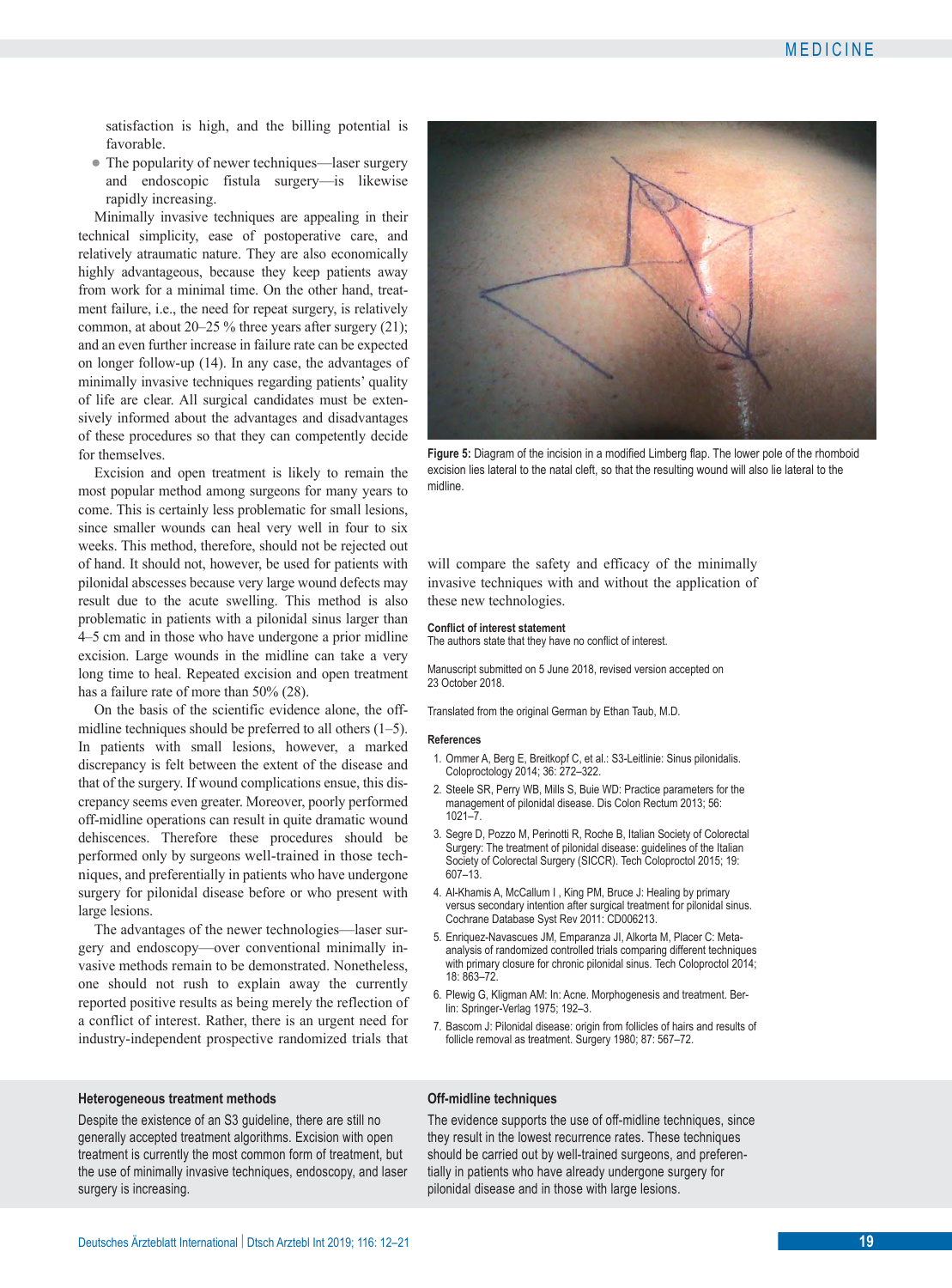- 8. Karydakis GE: Easy and successful treatment of pilonidal sinus after explanation of its causative process. Aust N Z J Surg 1992; 62: 385–9.
- 9. Bosche F, Luedi MM, van der Zypen D, Moersdorf P, Krapohl B, Doll D: The hair in the sinus: sharp-ended rootless head hair fragments can be found in large amounts in pilonidal sinus nests. World J Surg 2018; 42: 567–73.
- 10. Brearley R: Pilonidal sinus; a new theory of origin. Br J Surg 1955; 43: 62–8.
- 11. Féré: Bull des la Soc Anat de Paris. 4 Serie. 1878: 3; 309.
- 12. Patey DH, Scarff RW: Pathology of postanal pilonidal sinus; its bearing on treatment. Lancet 1946; 2: 484–6.
- 13. Guner A, Boz A, Ozkan OF, Ileli O, Kece C, Reis E: Limberg flap versus bascom cleft lift techniques for sacrococcygeal pilonidal sinus: prospective, randomized trial. World J Surg 2013; 37: 2074–80.
- 14. Doll D, Matevossian E, Hoenemann C, Hoffmann S: Incision and drainage preceding definite surgery achieves lower 20-year long-term recurrence rate in 583 primary pilonidal sinus surgery patients. J Dtsch Dermatol Ges 2013; 11: 60–4.
- 15. Jensen SL, Harling H: Prognosis after simple incision and drainage for a first episode acute pilonidal abscess. Br J Surg 1988; 75: 60–1.
- 16. Lasithiotakis K, Aghahoseini A, Volanaki D, Peter M, Alexander D: Aspiration for acute pilonidal abscess-a cohort study. J Surg Res 2018; 223: 123–7.
- 17. Lord PH, Millar DM: Pilonidal Sinus: A Simple Treatment. Br J Surg 1965; 52: 298–300.
- 18. Gips M, Melki Y, Salem L, Weil R, Sulkes J: Minimal surgery for pilonidal disease using trephines: description of a new technique and long-term outcomes in 1,358 patients. Dis Colon Rectum 2008; 51: 1656–62.
- 19. Senapati A, Cripps NP, Thompson MR: Bascom's operation in the day-surgical management of symptomatic pilonidal sinus. Br J Surg 2000; 87: 1067–70.
- 20. Colov EP, Bertelsen CA: Short convalescence and minimal pain after out-patient Bascom's pit-pick operation. Dan Med Bull 2011; 58: A4348.
- 21. Iesalnieks I, Deimel S, Schlitt HJ: "Pit picking" surgery for patients with pilonidal disease: mid-term results and risk factors. Chirurg 2015; 86: 482–5.
- 22. Soll C, Dindo D, Steinemann D, Hauffe T, Clavien PA, Hahnloser D: Sinusectomy for primary pilonidal sinus: less is more. Surgery 2012; 150: 996–1001.
- 23. Dessily M, Charara F, Ralea S, Allé JL: Pilonidal sinus destruction with a radial laser probe: technique and first Belgian experience. Acta Chir Belg 2017; 117: 164–8.
- 24. Milone M, Fernandez LM, Musella M, Milone F: Safety and efficacy of minimally invasive video-assisted ablation of pilonidal sinus: a randomized clinical trial. JAMA Surg 2016; 151: 547–53.
- 25. Dogru O, Camci C, Aygen E, Girgin M, Topuz O: Pilonidal sinus treated with crystallized phenol: an eight-year experience. Dis Colon Rectum 2004; 47: 1934–8.
- 26. Iesalnieks I, Ommer A, Petersen S, Doll D, Herold A: German national guideline on the management of pilonidal disease. Langenbecks Arch Surg 2016; 401: 599–609.
- 27. Kelati A, Lagrange S, Le Duff F, et al: Laser hair removal after surgery versus surgery alone for the treatment of pilonidal cysts: a retrospective case-control study. J Eur Acad Dermatol Venereol 2018; 32: 2031–3
- 28. Iesalnieks I, Deimel S, Schlitt HJ: Karydakis flap for recurrent pilonidal disease. World J Surg 2013; 37: 1115–20.
- 29. McCallum I, King PM, Bruce J: Healing by primary versus secondary intention after surgical treatment for pilonidal sinus. Cochrane Database Syst Rev 2007: CD006213.
- 30. Karydakis GE: New approach to the problem of pilonidal sinus. Lancet 1973; 2: 1414–5.
- 31. Kitchen PR: Pilonidal sinus: experience with the Karydakis flap. Br J Surg 1996; 83: 1452–5.
- 32. Bascom J, Bascom T: Utility of the cleft lift procedure in refractory pilonidal disease. Am J Surg 2007; 193: 606–9.
- 33. Cihan A, Ucan BH, Comert M, Cesur A, Cakmak GK, Tascilar O: Superiority of asymmetric modified Limberg flap for surgical treatment of pilonidal disease. Dis Colon Rectum 2006; 49: 244–9.
- 34. Nordon IM, Senapati A, Cripps NP: A prospective randomized controlled trial of simple Bascom's technique versus Bascom's cleft closure for the treatment of chronic pilonidal disease. Am J Surg 2009; 197: 189–92.
- 35. Petersen S, Koch R, Stelzner S, Wendlandt TP, Ludwig K: Primary closure tech niques in chronic pilonidal sinus: a survey of the results of different surgical approaches. Dis Colon Rectum 2002; 45: 1458–67.
- 36. Keshvari A, Keramati MR, Fazeli MS, Kazemeini A, Meysamie A, Nouritaromlou MK: Karydakis flap versus excision-only technique in pilonidal disease. J Surg Res 2015; 198: 260–6.
- 37. Jamal A, Shamim M, Hashmi F, Qureshi MI: Open excision with secondary healing versus rhomboid excision with Limberg transposition flap in the management of sacrococcygeal pilonidal disease. J Pak Med Assoc 2009; 59: 157–60.
- 38. Bessa SS: Comparison of short-term results between the modified karydakis flap and the modified limberg flap in the management of pilonidal sinus disease:a randomized controlled study. Dis Colon Rectum 2013; 56: 491–8.
- 39. Petersen S, Wietelmann K, Evers T, Hüser N, Matevossian E, Doll D: Long-term effects of postoperative razor epilation in pilonidal sinus disease. Dis Colon Rectum 2009; 52: 131–4.
- 40. Pronk AA, Eppink L, Smakman N, Furnee EJB:The effect of hair removal after surgery for sacrococcygeal pilonidal sinus disease: a systematic review of the literature. Tech Coloproctol 2018; 22: 7–14.

#### **Corresponding author**

Prof Dr. med. Igors Iesalnieks Klinik für Allgemein-, Viszeral-Endokrine und Minimal invasive Chirurgie München Klinik Bogenhausen Englschalkinger Str. 77, 81925 München igors.iesalnieks@klinikum-muenchen.de

#### **►Supplementary material**

**For eReferences please refer to: www.aerzteblatt-international.de/ref0119**

#### **Further information on CME**

- **●** Participation in the CME certification program is possible only over the Internet: cme.aerzteblatt.de. This unit can be accessed until 31 March 2019. Submissions by letter, e-mail or fax cannot be considered.
- **●** The following CME units can still be accessed for credit:
	- "New Microbiological Techniques in the Diagnosis of Bloodstream Infections" (issue 49/2018) until 3 March 2019
	- "The Nomenclature, Definition and Distinction of Types of Shock" (issue 45/2018) until 3 February 2019
- **•** This article has been certified by the North Rhine Academy for Continuing Medical Education. Participants in the CME program can manage their CME points with their "uniform CME number" (einheitliche Fortbildungsnummer, EFN). The EFN must be stated during registration on **www.aerzteblatt.de** ("Mein DÄ") or else entered in "Meine Daten," and the participant must agree to communication of the results. The 15-digit EFN is found on the CME card (8027XXXXXXXXXXX).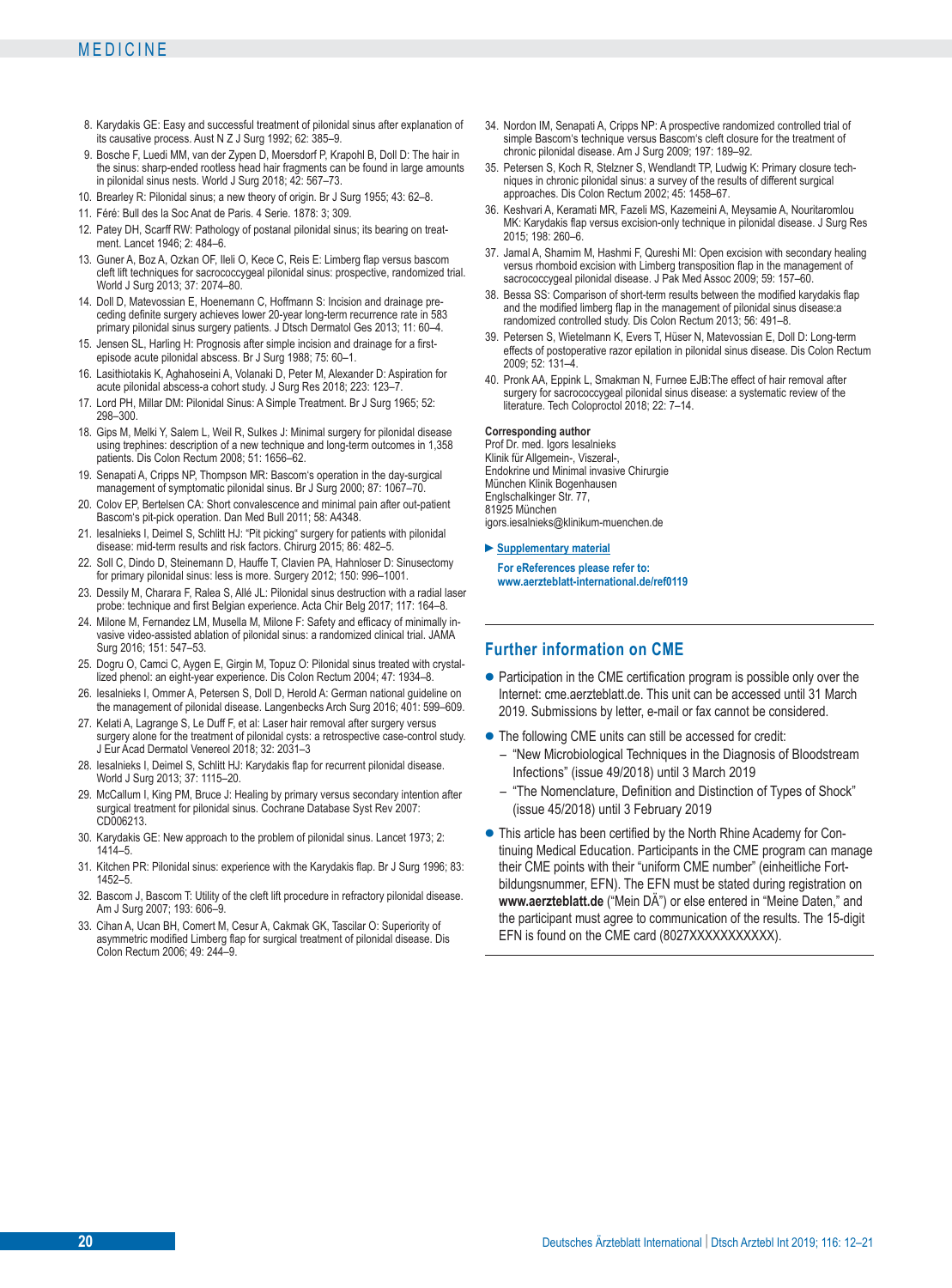### **CME credit for this unit can be obtained via cme.aerzteblatt.de until 31 March 2019.**

Only one answer is possible per question. Please select the answer that is most appropriate.

#### **Question 1**

#### **What is the most common site of a pilonidal sinus?**

a) interdigital

- b) perianal
- c) intergluteal d) palpebral
- e) pudendal
- 

#### **Question 2**

#### **What is the main feature of a pilonidal sinus?**

a) erosions along the natal cleft

- b) small openings in the natal cleft
- c) putrid discharge from the umbilicus
- d) flaking lesions in the natal cleft
- e) perianal ulcers

#### **Question 3**

**A patient presents with a painful acute pilonidal abscess. What is the treatment of choice?** 

a) endoscopic ablation

b) complete excision

- c) ichthyl-based ointment
- d) simple incision
- e) laser ablation

#### **Question 4**

**How is pilonidal disease generally diagnosed?**  a) by biopsy b) by magnetic resonance imaging c) by endoscopy

d) by inspection

e) by ultrasonography

#### **Question 5**

**Which of the following is an element of the differential diagnosis of pilonidal disease?**

a) acne vulgaris

b) hidradenitis suppurativa

c) lichen ruber

- d) malignant melanoma
- e) pemphigus vulgaris

#### **Question 6**

**Which of the following is a minimally invasive treatment for pilonidal disease?** a) excision and primary midline suture b) the Karydakis procedure c) pit-picking d) sphincteroplasty e) V-Y-plasty

#### **Question 7**

**Which of the following is an off-midline treatment of pilonidal disease?** a) permanent laser depilation b) endoscopic ablation c) excision and open wound treatment d) laser ablation e) the Karydakis procedure

#### **Question 8**

**What surgical treatment is associated with the longest time to heal?**

a) the Karydakis procedure

- b) the cleft lift procedure of Bascom
- c) the Limberg procedure
- d) complete excision and open wound treatment
- e) permanent laser depilation

#### **Question 9**

**Which of the following surgical techniques is considered obsolete in multiple guidelines?** a) excision by the cleft lift method b) excision by the Limberg procedure c) excision and open wound treatment d) excision and primary midline suture e) pit-picking

#### **Question 10**

**What was the incidence of pilonidal disease in Germany in 2012?**  a) 18/100 000\*year b) 28/100 000\*year c) 38/100 000\*year d) 48/100 000\*year e) 58/100 000\*year

**►Participation is possible only via the internet: cme.aerzteblatt.de**